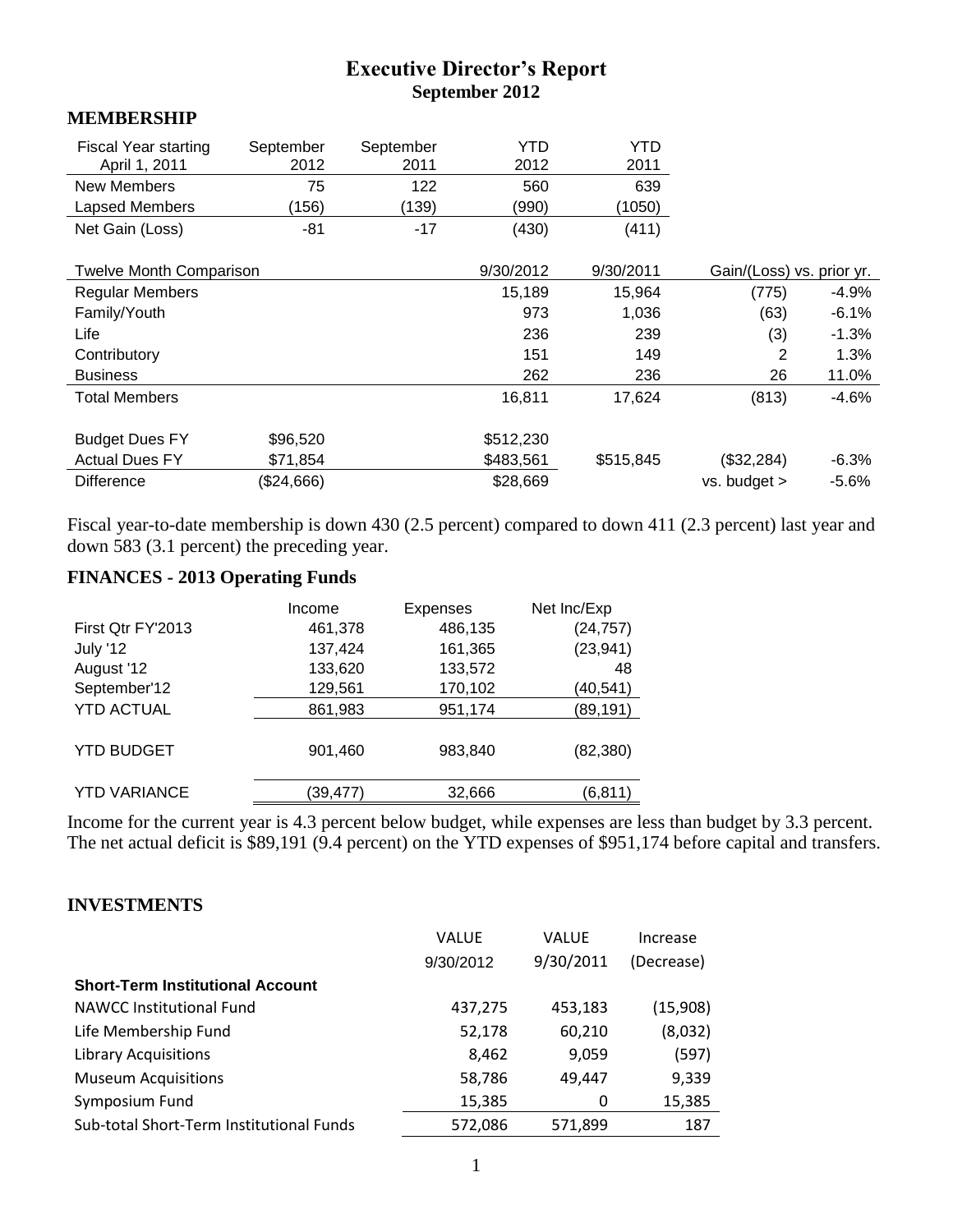| <b>Long-Term Institutional Account</b>  |           |           |         |
|-----------------------------------------|-----------|-----------|---------|
| Heritage Fund                           | 140,730   | 43,105    | 97,625  |
| <b>Museum Endowment Fund</b>            | 349,909   | 275,029   | 74,880  |
| Museum & Library Institutional Fund     | 722,391   | 685,994   | 36,397  |
| Library & Research Center Endowment     | 101,259   | 84,703    | 16,556  |
| <b>School Endowment</b>                 | 183,407   | 160,365   | 23,042  |
| Midwest Scholarship Fund                | 36,765    | 28,377    | 8,388   |
| <b>Pritchard Fund</b>                   | 45,703    | 38,859    | 6,844   |
| Sub-total Long-Term Institutional Funds | 1,580,164 | 1,316,432 | 263,732 |
|                                         |           |           |         |
| <b>Total Institutional Funds</b>        | 2,152,250 | 1,888,331 | 263,919 |

\*Consolidated Long-Term funds balance-Individual named account balances calculated.

The current values on investments reflect paper gains and losses due to market fluctuations. Because most of our fixed income investments are held to maturity, actual gains and losses will only occur at maturity or when an investment is sold.

#### **MUSEUM – Noel Poirier, Museum Director**

The Museum's admission revenue for the quarter was \$11,777. Visitation for the quarter was 4,779, including 149 NAWCC members (3.1 percent). NAWCC Store sales for the quarter were \$20,357, including sales from the NAWCC National Convention. Visitation for the quarter was above the average visitation for the same period. The Museum redeemed 464 Turkey Hill Experience Joint Tickets this quarter. Joint Tickets represented an average of 15 percent of visitation for the quarter. The Museum also took part in two promotions in September (Museum Council of Lancaster County's Museum Month and Smithsonian Magazine's Museum Day Live event.) The Museum hosted five outside event rentals during the quarter.

The Museum completed the repatriation of a German tower clock to the Bavarian National Museum in Munich, Germany. Gallet Guest Curator of Wristwatches Adam Harris finished his term with the Museum. During his tenure as a guest curator, Adam examined, photographed, and documented all of the wristwatches in the Museum collection. The Museum Curator is currently working on the creation of a list of recent donations to the Museum that will be presented to the Museum Collection Committee for accession to the Museum collection.

The Museum staff was busy this quarter with the installation of the Enlisting Time changing exhibit that opened to the public in August. The Museum relocated and updated the Hamilton Watch gallery to better tell the Hamilton story. Interpretive panels, provided by Hamilton Watch, were incorporated into the new Hamilton gallery as was a video of the factory produced by Hamilton in the 1950s. The NAWCC Members Contribution gallery was relocated to the very end of the Museum so that NAWCC Membership and contributions to the Museum could be better highlighted as the last thing our visitors see. Membership and donation information will be placed in the gallery. The Museum also began the installation of the short-term exhibit Steel Time, a collection of over 200 gunmetal pocket watches that has been exhibited in Tokyo, Geneva, and New York. This exhibit will open in October and run through December 11, 2012.

The Museum will be unveiling a new donor program that will incorporate two ideas from previous campaign efforts. The Friends of the Collection program will allow individuals to make annual donations that will be used exclusively for the care, preservation, and presentation of the Museum's collection. Donors over \$250 a year will be offered the opportunity to have their name associated with a specific object in the Museum collection. RGM Watches took a tour of the Museum with a number of its customers and enthusiasts during the quarter. They donated over \$2,500 to the Museum as part of the tour. The Museum Director is continuing the effort to cultivate support from the Hamilton Watch brand and FP Journe. The Museum Director worked on the drafts of the Capital Campaign Case Statement during the period.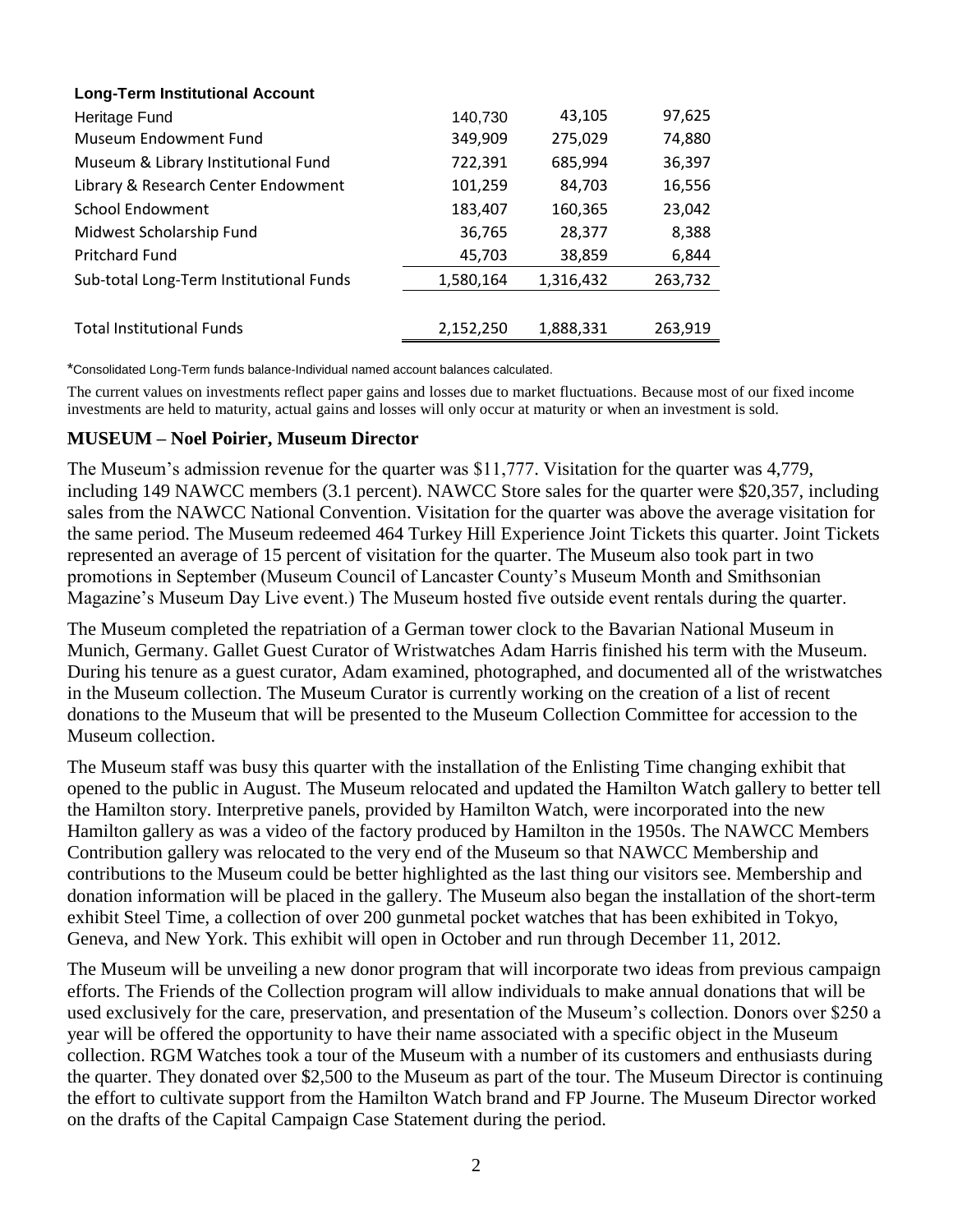# **LIBRARY AND RESEARCH CENTER - Sara Butler Dockery, Library & Archives Supervisor**

In August the Library transitioned from our outdated locally hosted library cataloging software to a new online cataloging system at a cost of only \$425 a year. Library World is a cloud-based cataloging system, which means that we will no longer need to host the records on our server. The interface is Web based, allowing the catalog to be accessed from any computer without the need to download any software. This means that the staff can access the cataloging and circulation interfaces from any computer. The OPAC (Online Public Access Catalog) is also Web based, allowing our members the same level of catalog access whether they are in the Library or at home. The OPAC is also available through apps for iPhone, iPad, and Android.

Member access to the collection is improved with a more intuitive search interface that allows for keyword as well as more targeted searching. We are working on uploading scans of the tables of contents and indices of selected books so that members will be able to get a better idea of what is in a book before borrowing it. We are also able to upload scans of the book covers, which also helps to preview the books. By using a builtin request system members are now able to request books straight through the catalog, instead of having to fill out and mail in a loan form. We hope that these improvements will allow members to use the Library more often and more easily. The new software will also allow us to add periodicals to our catalog.

Because the new catalog transition went well, we decided to start allowing members to request books and videos online. Instructions have been added to the lending guidelines and announced on the Library's site. We are averaging about three or four online requests a week at the moment. We also set up a PayPal account for the Library, so that members can now pay lending fees with a credit card.

| <b>Lending Library Activity</b>       |                |
|---------------------------------------|----------------|
| Total materials checked out -         | 151            |
| Loans through mail -                  | 70             |
| Loans in house -                      | 81             |
| Programs borrowed for Chapter use -   | $\overline{2}$ |
| <b>Material Types</b>                 |                |
| VCR, DVD & Microfilm Loans -          | 69             |
| Books and NAWCC Bulletins -           | 82             |
| <b>Total Number of Visitors -</b>     | 84             |
| Students -                            | 6              |
| Non-members -                         | 53             |
| Members -                             | 25             |
| <b>Fulfilled Research Questions -</b> | 145            |
| Paid Non-members -                    | 1              |
| <b>Library Processing Statistics</b>  |                |
| Acquisitions:                         | 68             |
| Donations:                            | 87             |
| Cataloged Items:                      | 187            |
|                                       |                |

### **EDUCATION/VOLUNTEERS – Katie Knaub, Education Director**

#### **Museum Education Programs and Exhibits**

**September 2012 by the Numbers**

We conducted an outreach program at a local child care center and had several other child care centers that scheduled summer field trips to the Museum. We held our annual Homeschool Day in September with 88 participants. We assisted with the Enlisting Time exhibit preparation and opening in August. We assisted in moving the Hamilton gallery in preparation for the Hamilton employee reunion celebration and also attended the Hamilton employee reunion held here at the Museum in September. Gallet Guest Curator of Watches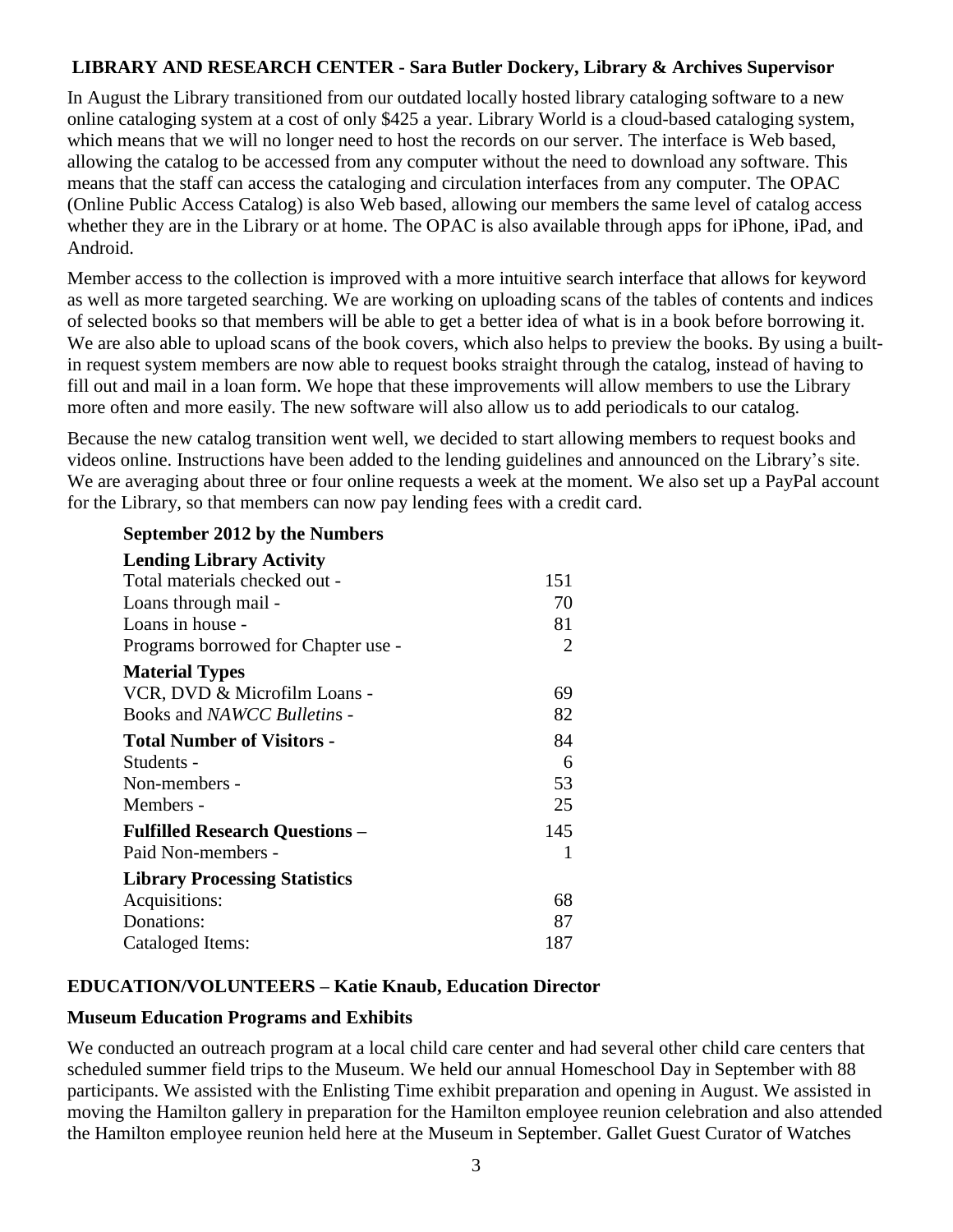Adam Harris gave a webinar on the evolution of the wristwatch in August; 37 members registered for it and 30 people participated in the live version, while several others viewed the recorded version at their convenience following the webinar.

# **NAWCC Workshops**

We held three workshops during this quarter, one of which was a new watch workshop on the jeweler's lathe, which was very well received by participants. We worked with Al Dodson, who will be teaching the clock workshops, to develop the clock workshop courses for the winter/spring of 2013. We prepared this information for viewing on our website, our online registration tool, and in our publications. We are also working with Gregg Perry, who will be conducting some conservation and restoration advance courses in the spring. We also developed ordering procedures with instructors for tools/supplies they will need for workshop and set up accounts with suppliers who we would be ordering tools from.

# **Education Visitation Attendance**

| July, Aug., Sept. 2012: Education programs: 145 | 2013 FY total: 262      |  |  |
|-------------------------------------------------|-------------------------|--|--|
| Library Pass Participants: 212                  | Museum Guides Sold: 132 |  |  |

# **NAWCC School of Horology- Financial Aid**

We continue to maintain financial aid tasks associated with the School of Horology until the Department of Education processes our School closing. This includes annual reporting of information that was previously handled by the school registrar. We also continue to organize materials/rooms at the School to better utilize the space for workshops.

### **Volunteer Program**

We have a new volunteer in the Library/Archives area and one in the Gift Shop/Admissions area. We have also trained two new Museum guides to assist with large group tours and special events. Total Volunteer Hours for 3rd Quarter: 1,390

### **Public Programs**

We offered the Make 'N' Take program during July and August on Mondays. We assisted with the annual Hops 'N' Clocks Museum and Library fundraising event, which again sold out. We attended Columbia's Annual Night Out Program to promote the Museum to the local community. We also began working on the 2013 schedule of Museum events, including a Civil War Ball, which we will partner with area organizers of the 150th anniversary of the Civil War next year and will coordinate with the Enlisting Time exhibit that will be on display.

# **PUBLICATIONS - Diana DeLucca, Editor**

# **Periodicals –** *Watch & Clock Bulletin*

The November/December issue was sent to press on September 27. The November/December issue includes a four-page tribute to Snowden Taylor from 14 contributors. Nine articles will be in the issue, and contributions were received from all of our regular columnists. This issue features the results from the 2012 Crafts Competition. Planning for the January/February issue is underway, with ten articles currently in the schedule and the 2013 Board and NEC election information and ballot. Eighteen new articles were received in this quarter and are currently under review or in various stages of production.

### **Periodicals –** *Mart & Highlights*

Revenue for the September/October Mart & Highlights was \$25,531.90, an increase from the July/August issue; see below.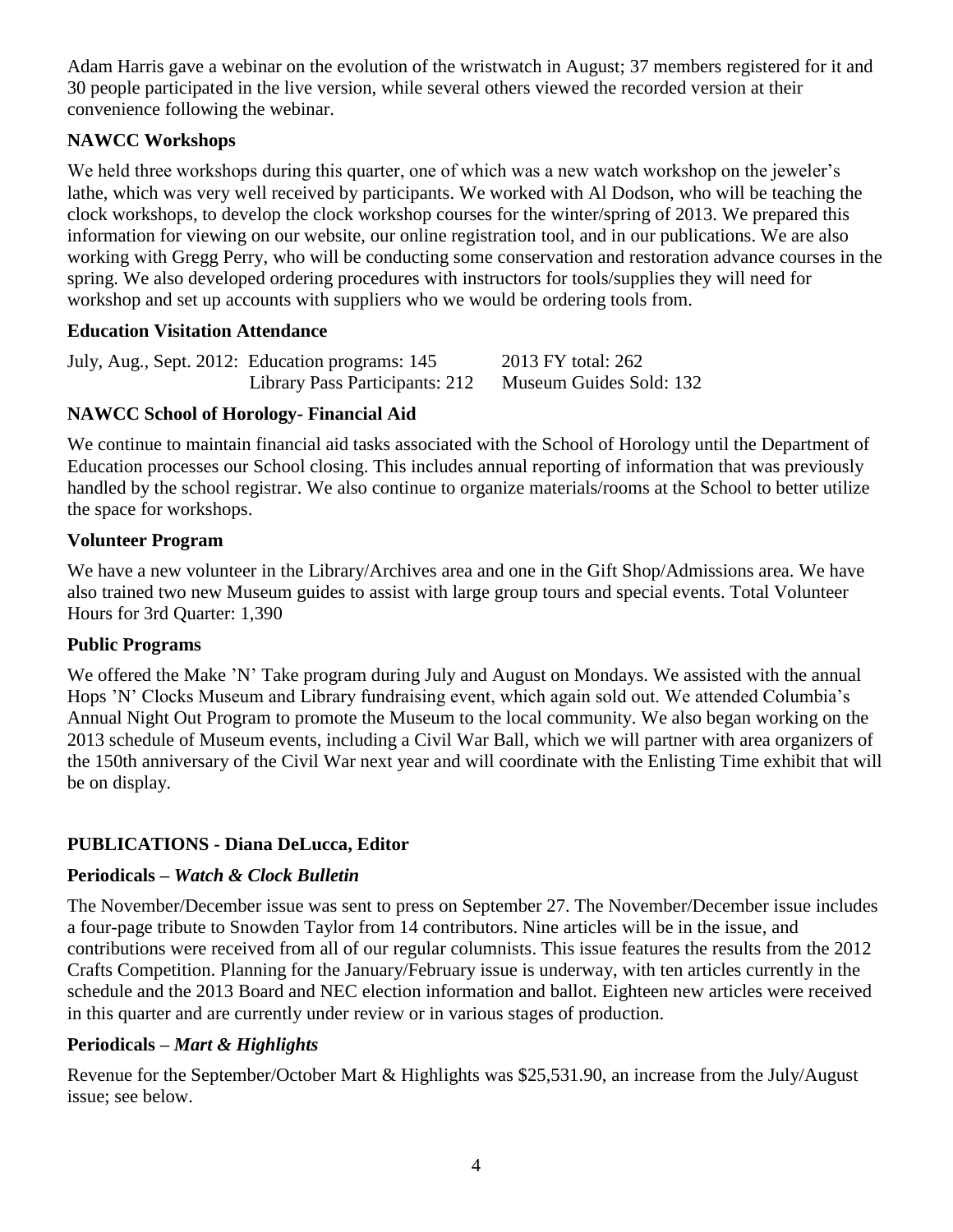| Issue<br>Number | <b>Issue Date</b> | Revenue per Issue |
|-----------------|-------------------|-------------------|
| 365             | $May-12$          | \$23,566.50       |
| 366             | $Jul-12$          | \$24,195.90       |
| 367             | $Sep-12$          | \$25,531.90       |

Elise Leytham and Hugh Dougherty attended the Sensoli World Wide Traders show in Baltimore on July 26. They spent the day talking to potential advertisers and handing out advertising literature.

Other promotional efforts continue. Constant Contact reminder mailings are sent twice to current advertisers; non-advertising auction houses and dealers are sent one promotional email per cycle; advertising auction houses and dealers receive personalized reminder emails; for November, emails were sent to businesses listed in Horology the Index, and new business members received personalized emails. Phone calls are also made to past advertisers.

### **Special Publications**

Phil Balcomb's *The Clock Book* is still in process with layout and editing modifications being done now.

Phil Samponaro's Bristol clockmakers book is in process. This is a compilation of the five-article series published in 2012, with the addition of Chapter 2, a version of which was published after Dr. Samponaro's 2007 Symposium lecture.

A compilation of Ed Sowers's repair articles, from the *Bulletin*, the AWCI, and *Clockmakers Newsletter* will be offered with the January/February *W&C Bulletin*, which also features Ed Sowers's last article.

### **Websites**

The *Mart & Highlights* and *W&C Bulletin* continue to be processed as "flipbooks." Display advertisers continue to be featured on the Mart Marketplace.

Julia Scheib will continue to help Hugh Dougherty with Watchdig postings on Fridays through mid-December. Another intern will be sought for the spring semester.

Paul Serra worked as a technical consultant of Watchdig for several months. Paul helped devise Watchdig's new functionality. The site was transferred to a new server and redesigned, with more easily categorized content areas. The new Watchdig will go live, replacing the old site, within the next few weeks.

# **Other Activities and Support Materials**

Copyediting and proofing continue on all marketing material: primarily *eHappenings* and press releases. A "clock-kit" flyer was designed for the Museum educator. A "truck ad" was designed for promoting the NAWCC (and will be featured in the November/December Mart & Highlights). Friends of the Collection signage was created for the Museum. The Annual Fund drive flyers and letters were redesigned. The membership applications were redesigned. The Case Statement for the Capital Campaign was edited. The *Keystone and Jeweler's Circular* digital files were organized for online viewing. Philip Morris's 2009 Symposium James Arthur Lecture, Tall Case Wood Works Clocks, was transcribed for publication.

# **INFORMATION SERVICES – Kevin Osborne, IS Director**

### **iMIS** – Association Management Software

We set up and configured two donated servers in preparation for our iMIS 15.2 upgrade. These were configured with Microsoft Server 2008 and Microsoft SQL 2008 purchased at discounted prices from TechSoup.

We upgraded iMIS to version 15.2 during the last week of August. It was a relatively smooth transition, except for the troubles we have been experiencing with the login/logout procedures. We are still addressing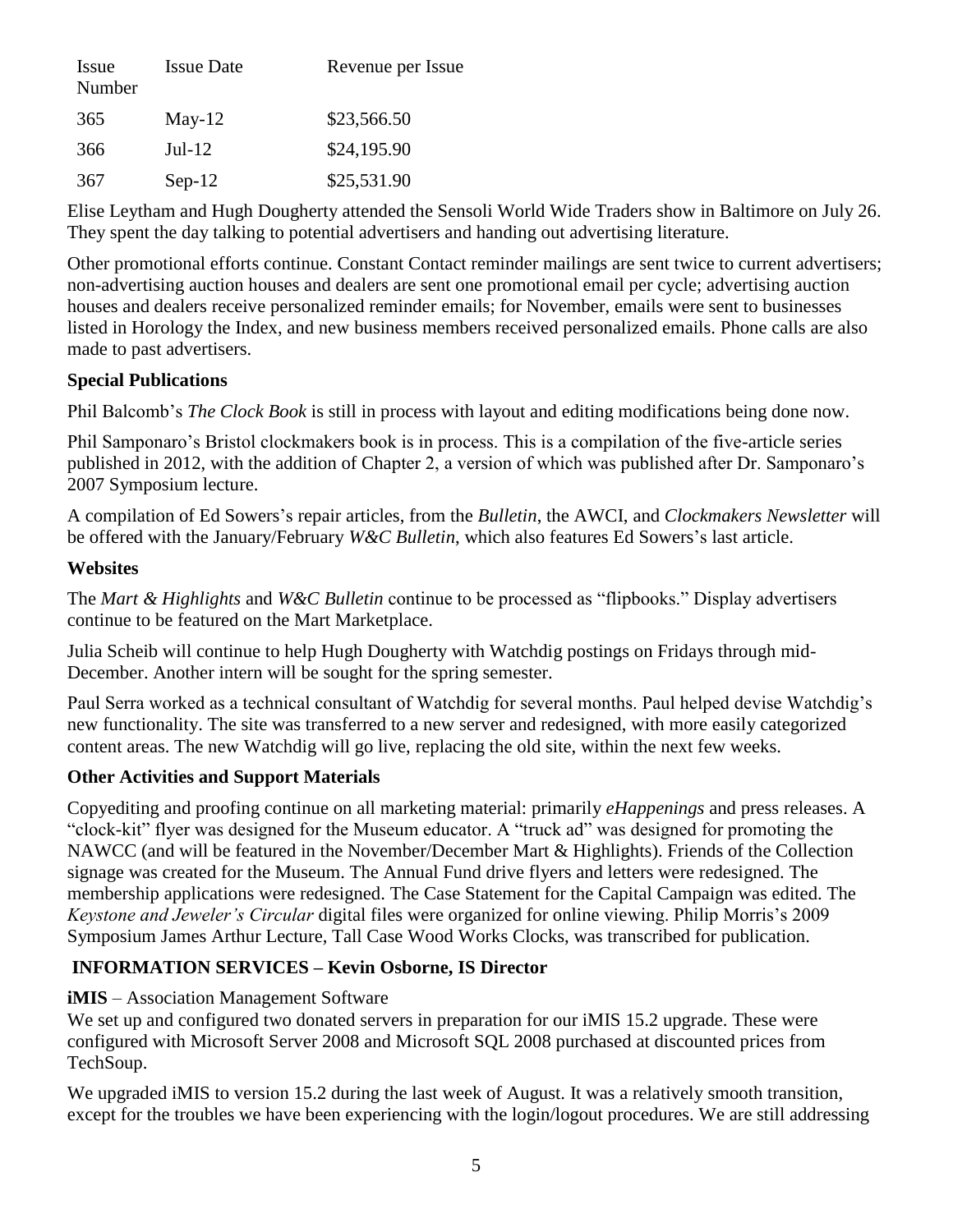this with workarounds and hoping to have a permanent resolution soon. We also have had to update a number of reports that we run in iMIS, but this is a normal issue when performing updates.

### **Websites**

We installed a second server, migrated the NAWCC website, MySQL, and data files to the new server. We then reconfigured the original server and then moved the website and data files back to it from the new server. Both servers are now running, one functioning as the MySQL server providing the files to the server that is the website server.

We ordered and installed a new Barracuda Backup device for the Webservers at the co-location site and also installed a donated and upgraded server for WatchDig.org.

### **Local Network**

We received six relatively new servers from another nonprofit entity. These servers were given to us at no charge. So far we have used two for the iMIS upgrade, installing Microsoft SQL 2008 on one and the iMIS .net server on the other. Of the remaining four servers, one is now used exclusively for our Exchange server and another was configured and installed as an upgraded server to host the new WatchDig.org website. This leaves us two small servers available for other operations as the need may arise.

During the summer, our large donated UPS failed during one of our outages. We purchased new batteries for it but discovered it had other problems. The repair would have been costly and risky on a 10-year-old piece of equipment. We returned the batteries and purchased two new smaller UPSs. Because we now have six running servers in our rack (and additional devices), we balanced the load between the two UPSs.

With the addition of the new servers and reconfigurations, we have migrated almost all files and programs from the old File and Print server to the new one. We only have a few more items to transfer and we will then shut down the old server. Once the iMIS upgrade and customizations are completed, we also will take the old iMIS .net server offline.

### **PC and Print Equipment**

Four of the personal computers donated during the spring by George Kabacinski and HP have been installed in the Library and the Curator's office. We used one to replace the old PC at the front desk while the other two were installed in each Library office along with a scanner for use by our volunteers assisting with research. The PC installed in the Curator's office was put to use by our Gallet Guest Watch Curator Adam Harris. We also received from Gallet a light box to use in photographing our collection for our online database. We also replaced Pam's PC with one updated with Windows 7 and Office 2010.

George Kabacinski is retiring from HP and offered us one last donation. We are well set with most equipment here at NAWCC but took advantage of his generosity to request a replacement laptop for our Executive Director (his is more than three years old) and three color inkjet printers to replace older models in use by staff. In addition he has sent us three computers and monitors that we can hold in reserve for future needs. Thank you, George! We will miss you (and your generous donations)!

### **Museum and Library**

We helped set up a video configuration for the Time Out and the Enlisting Time exhibits. We also installed two outside cameras overlooking the parking lots. We have purchased and installed a Buffalo Terastation with the generous donation of Frank Del Greco (thank you, Frank). This is a set of external hard drives in raid array that provide us with some 16 terabytes (16,000 gigabytes) of space to archive and store as much Library and archival information as we can digitize. This will include, but not be limited to, all the resource information on the website as we have opportunity to copy it over.

### **School**

With the closing of the School, a number of computers, monitors, and printers had to be moved, reconfigured, and redistributed.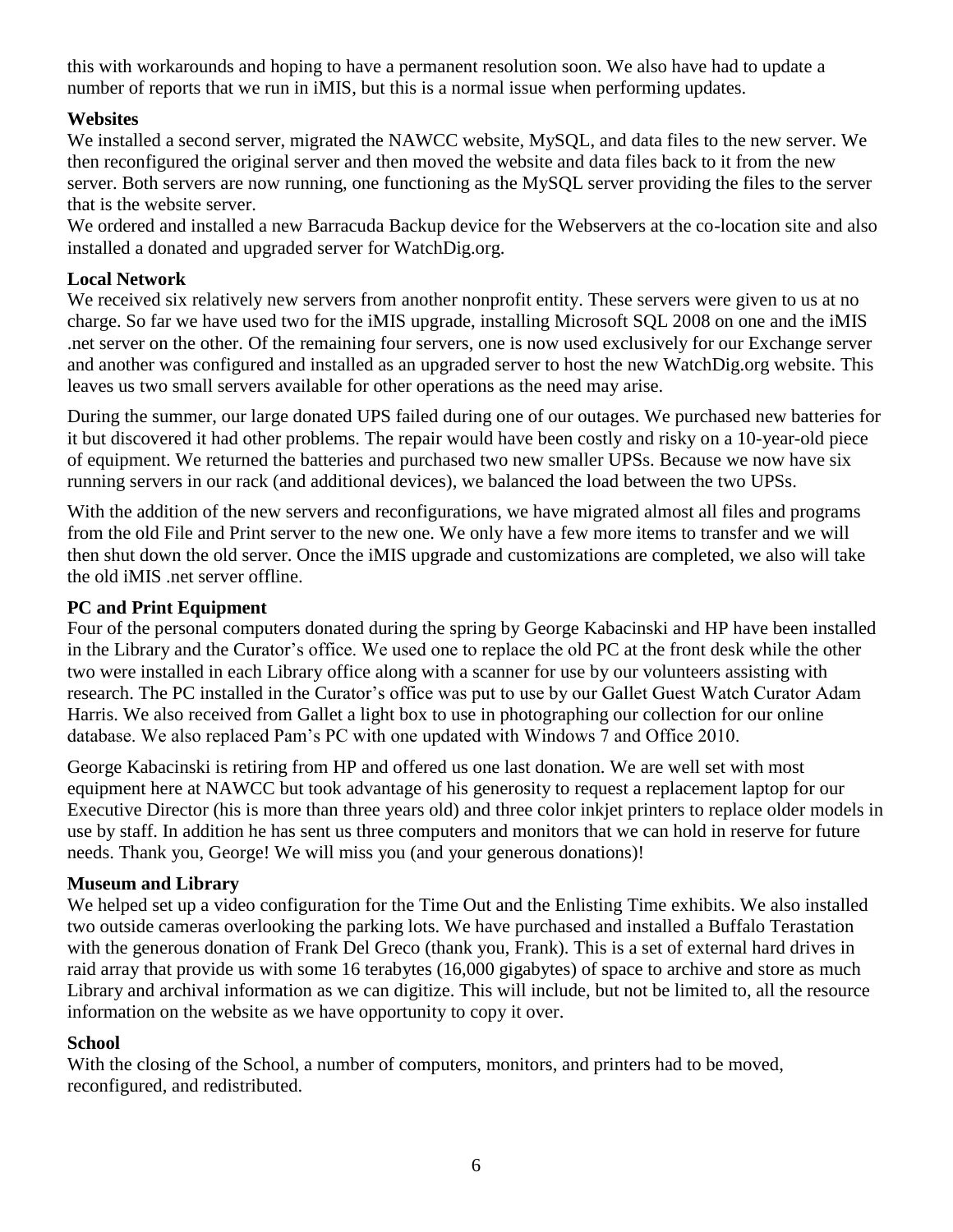# **COMMUNICATIONS – Markus Harris, Communications Director**

Communications updated and maintained NAWCC websites and online resources. Printed, mailed, and invoiced multiple chapter newsletters. Communications Director Markus Harris designed and sent multiple email newsletters and targeted Constant Contact mailings on assorted topics, including event notices and support for chapter meetings, BOD announcements, and local and regional events. Communications also mailed promotional materials to chapters in support of chapter events, writing and distributing press releases for July Calendar of Events, Enlisting Time, Watch Webinar, NAWCC Watch Auction, August Calendar of Events, September Calendar of Events, Homeschool Day, October Calendar of Events, Steel Time Exhibit Opening, Sleepover Event, etc. The Web team continued to work on website upgrade, initiated Joomla sandbox, and instituted first level of upgrade migrations for the website. Communications Director worked with Higher Logic to restore functionality between Community server and membership, edited and designed the October edition of *eHappenings*, and provided customer service advice to members via Web and telephone.

Communications also emailed Hops 'N' Clocks (H & C) participants confirming final arrangements and details, arranged for additional promos from media sponsor to ensure sold-out event, designed table layout for the H & C, wrote talking points for media sponsor to make during H & C, arranged for delivery of iced tea from Turkey Hill and pick up of ice from Little's Beverage for H & C, oversaw the fifth annual Hops 'N' Clocks bringing in over \$5,000 with a sold-out crowd of over 275 people, sent promotional materials to Tim Orr for use in Roadshow, began contacting returning and new wineries for Wine & Chimes (due to low commitment rescheduled the event for April 26, 2013), sent packets of tickets for Museum for use in promoting Museum Month, sent out invitations to local VFWs and American Legions, coordinated special events meetings to discuss details of Enlisting Time opening including menu, schedule for color guard, reenactors, quartet, and those speaking.

Communications helped advertise, promote, and support the Enlisting Time exhibit opening, contacted area newspapers for day of event coverage, which resulted in Fox 43 and Lancaster Newspapers, arranged for color guard and "Keeping Time" quartet to perform. Communications confirmed reenactors and designated representative to speak on behalf of Senator Toomey's office, held special events meeting to confirm menu and finalize other opening details, assisted in setup and teardown of event. The department formatted, printed, mailed, and invoiced newsletters for Chapters 89, 141, 1, 11, 3, 89, and 134, contacted wineries and restaurants for Wine & Chimes, developed NAWCC responsibilities for the Hamilton Reunion event, and coordinated the printing and mailing of informational/promotional materials for the 2012 Symposium. We called Jack Brubaker at Lancaster Newspapers to include in his column an invitation for former Hamilton employees and enthusiasts of Hamilton to attend the 120th reunion, sent Chuck a report indicating the number of copies made for Chapter newsletters, emailed restaurants to inform them of date change for Wine & Chimes, held special events meeting to discuss plans for Wine & Chimes and Hamilton Anniversary Reunion, contacted area media including Lancaster Newspapers and WGAL for coverage of Hamilton event, purchased gifts and food items for internal company events, coordinated plans including table arrangement and final count with caterer for Hamilton event, followed up on the listing of events for 2013 and the mailing of them to the SVCC, visited several locations for Employee Christmas Party and chose McCleary's in Marietta, contacted MainStay to secure block of rooms for December Board of Directors Meeting, and invoiced Chapter 19 for email blast.

# **FACILITIES – Chuck Auman, Controller**

We filed a second insurance claim; we now have one for section A and section C of the roof. We have also had two roof repairs done this quarter. We have placed sandbags on the roof to hold the rubber in place.

The white roof coated section of the roof has not leaked since it had its final inspection in July. We now have a 10-year warranty for section D of the roof.

The water circulation pump was repaired this quarter, and the steam coil in the rooftop unit was also repaired.